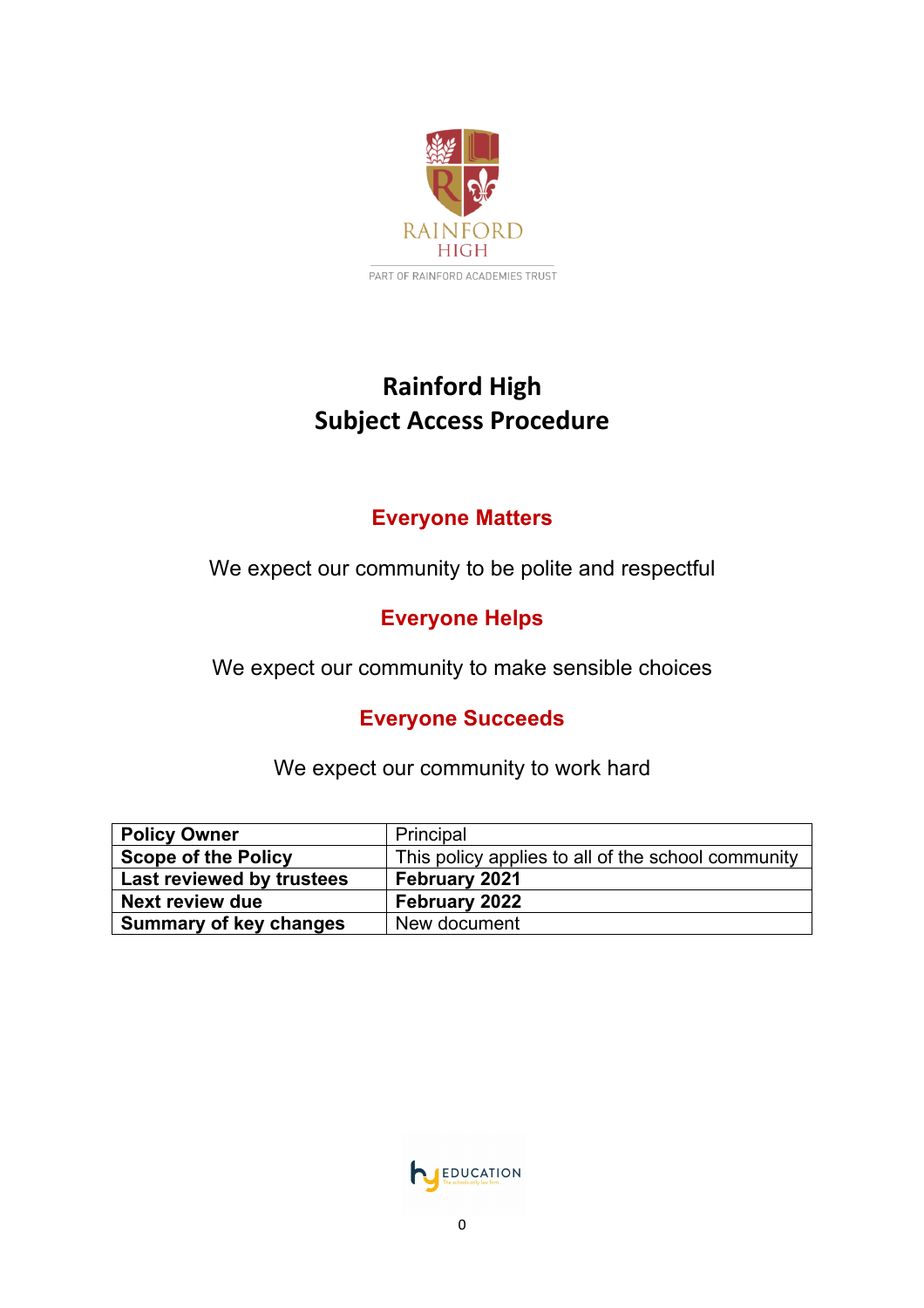#### **1. Policy Statement**

These are the subject access procedures of Rainford High Technology College (the School)l. We are committed to complying with requests for information, and respecting individual rights set under the General Data Protection Regulation (GDPR), the Data Protection Act 2018 (DPA), the Education (Pupil Information) (England) Regulations 2005 and other laws and regulations which create important individual rights.

#### **2. Application of this procedure**

- 2.1 Parents, pupils, staff and other individuals who we process personal data about are entitled to access, subject to certain exceptions, the personal data which we hold about them.
- 2.2 This Policy contains two procedures. When the school receives a request for personal information, it is important that the correct procedure is followed. These procedures are as follows:
	- a. **Procedure 1 ('Request by Parent to Access Pupil Record')**  this procedure should be followed where a parent makes a request for their child's educational record.
	- b. **Procedure 2 ('Subject Access Request under the GDPR')**  all other requests to access personal data should be dealt with under this procedure. Typically, these requests are likely be one of the following:
		- i. Requests from parents to access personal data that we either process about them or personal data about their child other than their educational record;
		- ii. Requests from pupils to access their personal data; or
		- iii. Requests from staff members to access their personal data.

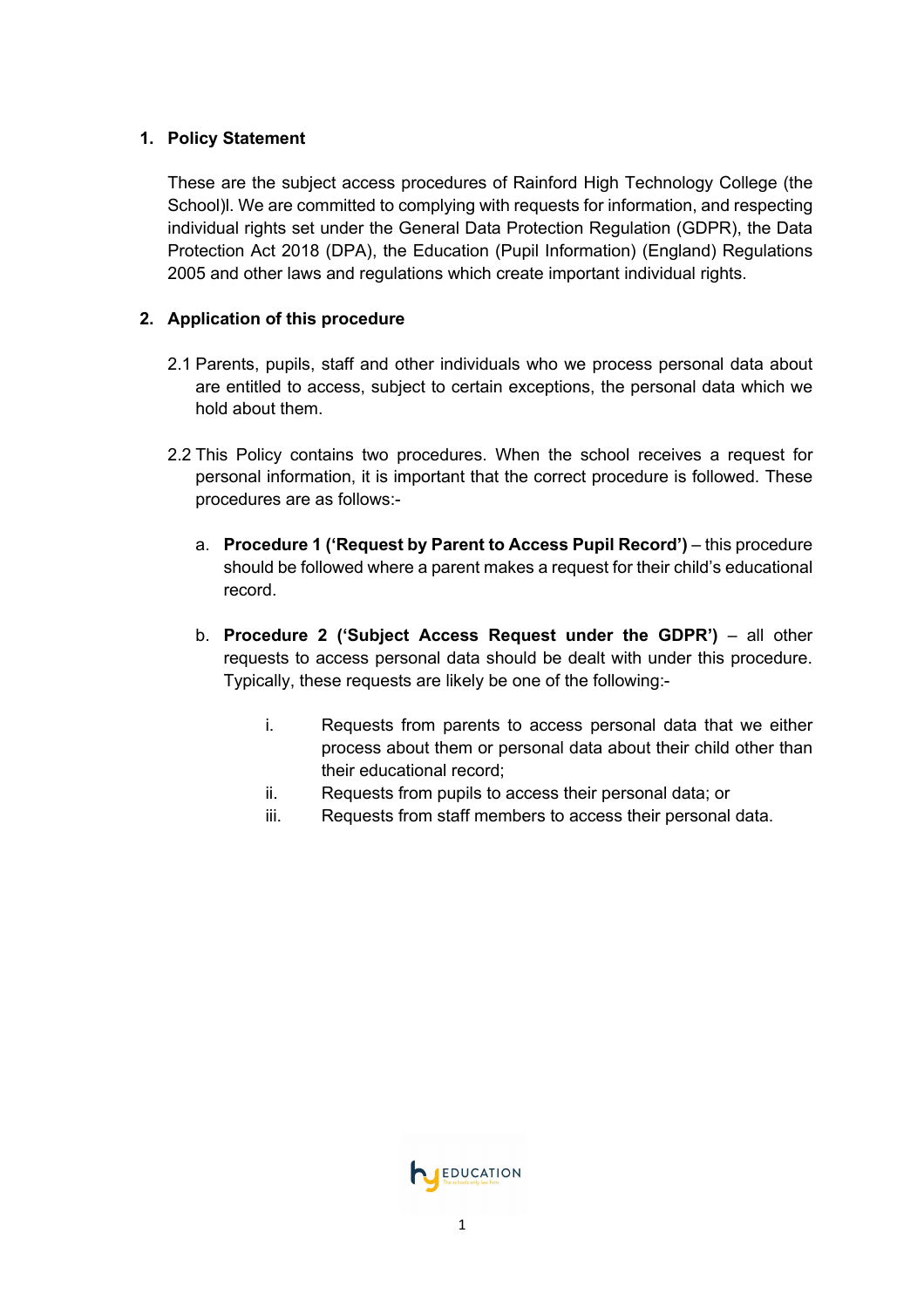#### **PROCEDURE 1 Request by Parent to Access Pupil Record**

- 1. The Education (Pupil Information) (England) Regulations 2005 give parents of pupils the right to access their child's educational record. It also sets out when such requests may be refused.
- 2. A request for a copy of a pupil's educational record should be made in writing to the Headteacher.
- 3. On receipt of a request, we will send a letter to the requester acknowledging receipt.
- 4. We will take steps to verify the identity of the requester including proof of their relationship to the child. We may require the requester to provide proof of identity, such as a passport, driving licence and / or the child's birth certificate. This is a security measure to ensure that we only disclose personal data to those who are entitled to receive it.
- 5. We will provide a copy of the educational record within 15 school days of receiving a written request.
- 6. Before providing the educational record, we will review it to identify whether it contains any information relating to other individuals. Where other individuals are named, such as pupils, then we will redact this data to ensure that they are not identifiable. Generally, references to teacher names will not be redacted.
- 7. Where the personal data has been provided by another agency, such as the Police, Local Authority, Health Care professionals or another school we will obtain their consent first before disclosure. Obtaining consent will not delay the requirement to provide the educational record within 15 days.

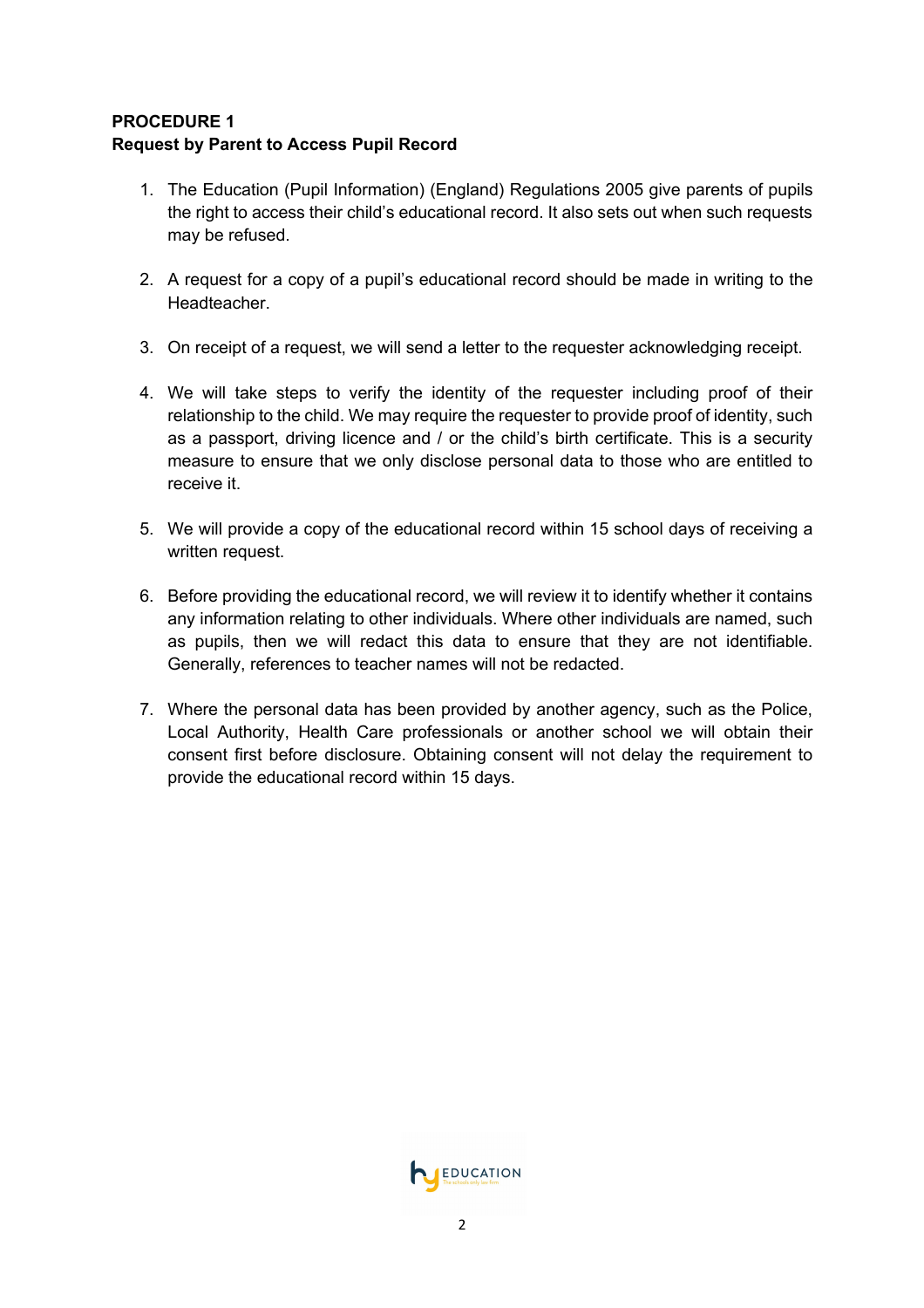| 8. We may charge for making copies of the educational record which will be as follows:- |
|-----------------------------------------------------------------------------------------|
|-----------------------------------------------------------------------------------------|

| Number of<br>pages | <b>Maximum fee</b> | <b>Number of pages</b> | <b>Maximum fee</b> |
|--------------------|--------------------|------------------------|--------------------|
| $1 - 19$           | £1                 | 100-149                | £10                |
| 20-29              | £2                 | 150-199                | £15                |
| 30-39              | £3                 | 200-249                | £20                |
| 40-49              | £4                 | 250-299                | £25                |
| 50-59              | £5                 | 300-349                | £30                |
| 60-69              | £6                 | 350-399                | £35                |
| 70-79              | £7                 | 400-449                | £40                |
| 80-89              | £8                 | 450-499                | £45                |
| 90-99              | £9                 | $500+$                 | £50                |

- 9. Before providing the educational record, we will consider whether any information is exempt from disclosure. Where the school is considering applying an exemption, it will consult with the Data Protection Officer (DPO) in the first instance. The exemptions which may be applied include the following:
	- a. Personal data processed by a court and consisting of information supplied in a report or other evidence given to the court in the course of proceedings.
	- b. Personal data where the disclosure would be likely to cause serious harm to the physical or mental health or condition of the pupil or any other person.
	- c. Information as to whether the pupil is, or has been the subject of, or may be at risk of child abuse if disclosure would not be in their best interests. "Child abuse data" is personal data consisting of information as to whether the pupil is, or has been the subject of, or may be at risk of, child abuse.
- 10. If there are concerns over the disclosure of information, then additional advice should be sought from the DPO.

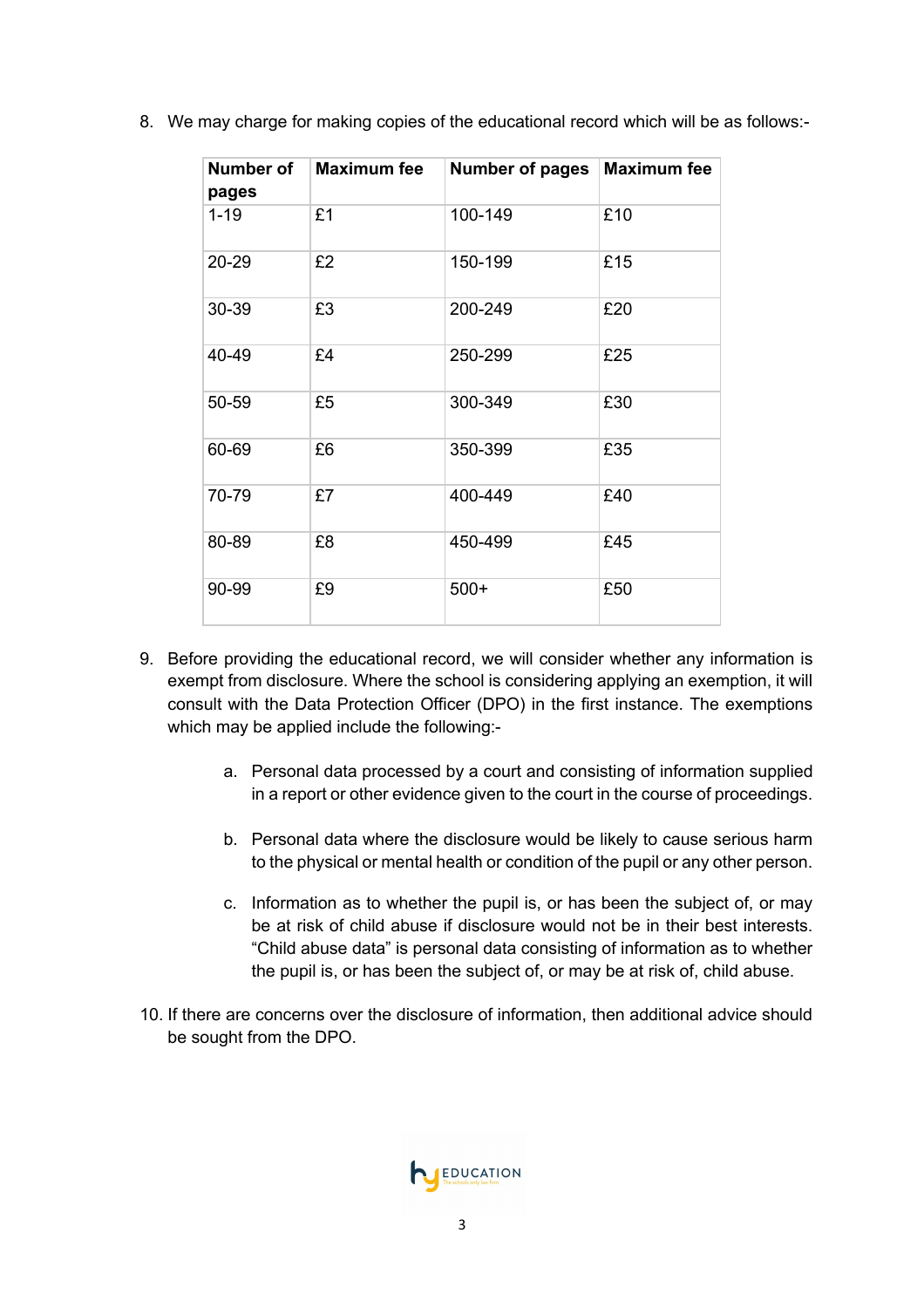#### **PROCEDURE 2 (Subject Access Request under the GDPR)**

- 1. Under the GDPR, individuals such as pupils, parents and staff are entitled to access personal data which we hold about them. The GDPR also sets out when such requests may be refused.
- 2. A subject access request should be made in writing to the Headteacher.
- 3. On receipt of a subject access request, we will send a letter or email to the requester acknowledging receipt.
- 4. We will take steps to verify the identity of the requester, and where a parent requests personal data relating to their child, proof of their relationship to the child. We may require the requester to provide proof of identity, such as a passport, driving licence and / or the child's birth certificate. This is a security measure to ensure that we only disclose personal data to those who are entitled to receive it.
- 5. Where the request is received from a pupil or former pupil then, as a general rule, if they are aged 13 or older, we will deem them to be able to understand the request that they are making. However, If the child cannot understand the nature of the request, someone with parental responsibility may ask for the information on the child's behalf. All requests will be dealt with on a case by case basis and the DPO should be consulted where appropriate.
- 6. We will respond to subject access requests as soon as possible, but in any event no later than 1 month from the receipt of the request subject to paragraph 7.
- 7. If the nature of the request is complex, or there are other legitimate reasons for doing so, we may, if necessary, extend the period under paragraph 6 for up to 2 months. If we require an extension of time of over 1 month to deal with a subject access request, we will inform the requester as soon as possible, but in any event no later than 1 month from the date that the request was made.
- 8. Before providing the information requested, we will review it to identify whether it contains any information relating to other individuals. Where other individuals are named, such as pupils, then we will redact this data to ensure that they are not identifiable. Generally, references to teacher names will not be redacted.
- 9. Where the personal data has been provided by another agency, such as the Police, Local Authority, Health Care professionals or another school we will obtain their consent first before disclosure.
- 10. We will not charge a fee for responding to subject access requests unless the request, in the opinion of the school, is unfounded, excessive and/or repetitive.